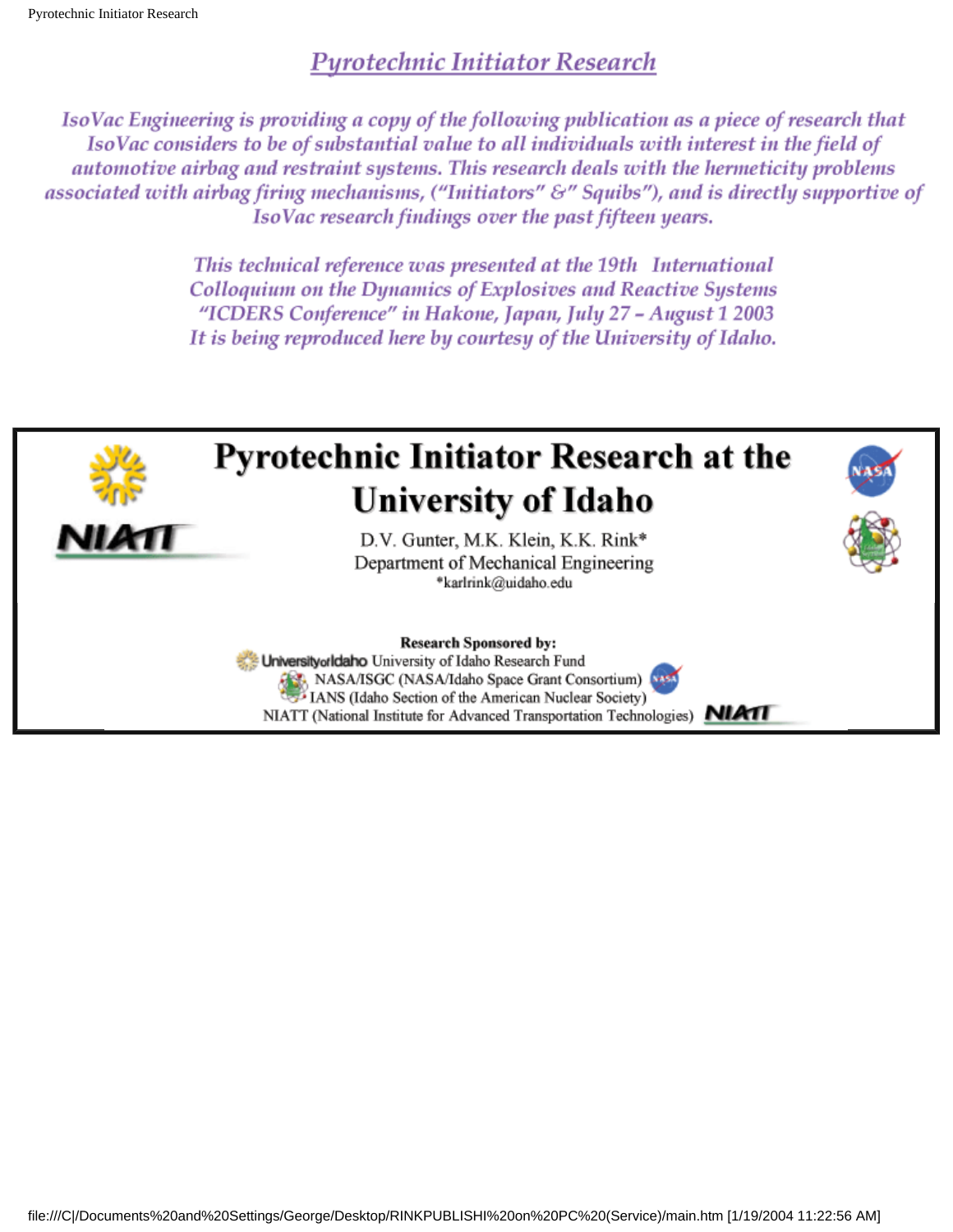# **Hermetic Behavior and Failure Mode Analysis**

Pyrotechnic initiators are commonly used in a number of potentially life-saving applications including inflatable restraint systems (i.e. airbags) intended for supplemental occupant protection in automobiles. The use of these devices continues to expand rapidly as world wide production of driver, passenger, side impact, and curtain inflation systems exceeds 100 million units yearly. Additional automotive safety applications include seat belt pretensioners, inflatable seat belts, knee bolsters, hood lift systems, and fire extinguisher systems. In these systems, it is critical that the initiators operate reliably without failure or diminished performance for the intended service life of the vehicle – typically specified as 15 years. Recent research at the University of Idaho indicates that these devices are often not able to meet the stringent quality control requirements specified for other electrical elements of the ignition system. This research program involves the use of radioactive krypton  $(^{85}Kr)$  to identify leak paths and quantify leak rates into pyrotechnic initiators. Ultimately, this work will provide and understanding of initiator failure modes, establish firm engineering specifications for allowable leak rates into initiator devices, and allow improvements in initiator design and function.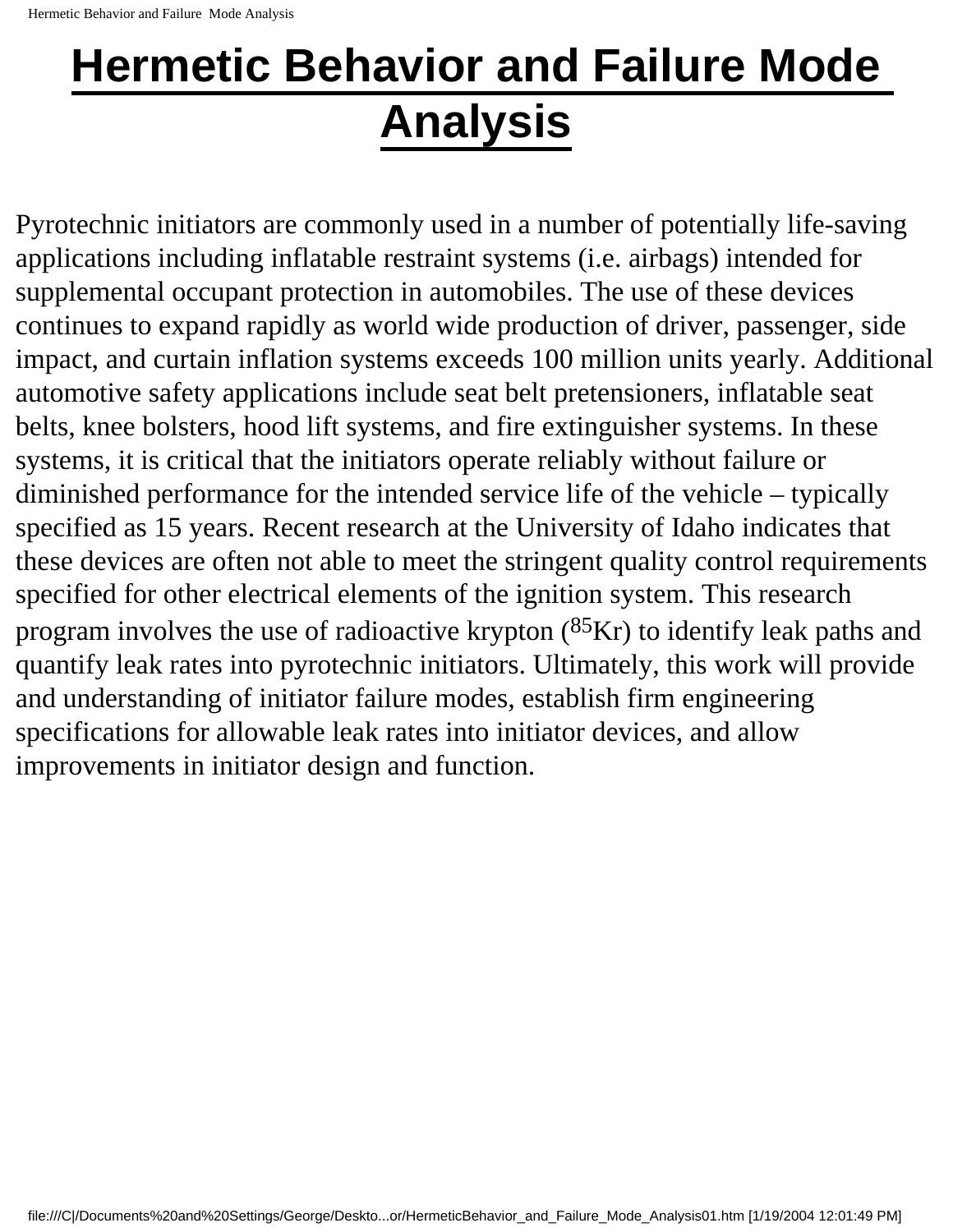# **Typical Initiator Design, Components, And Materials Of Construction**

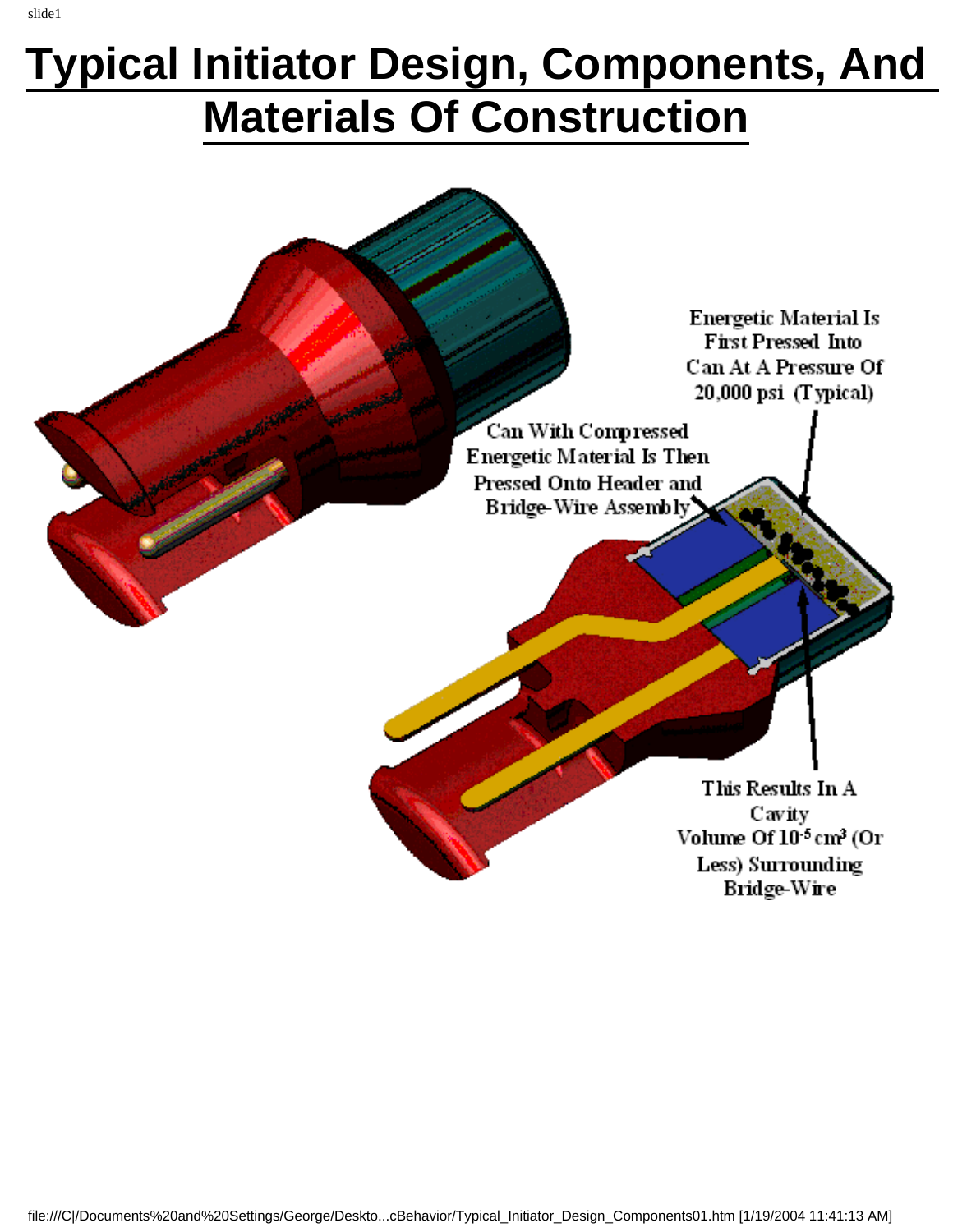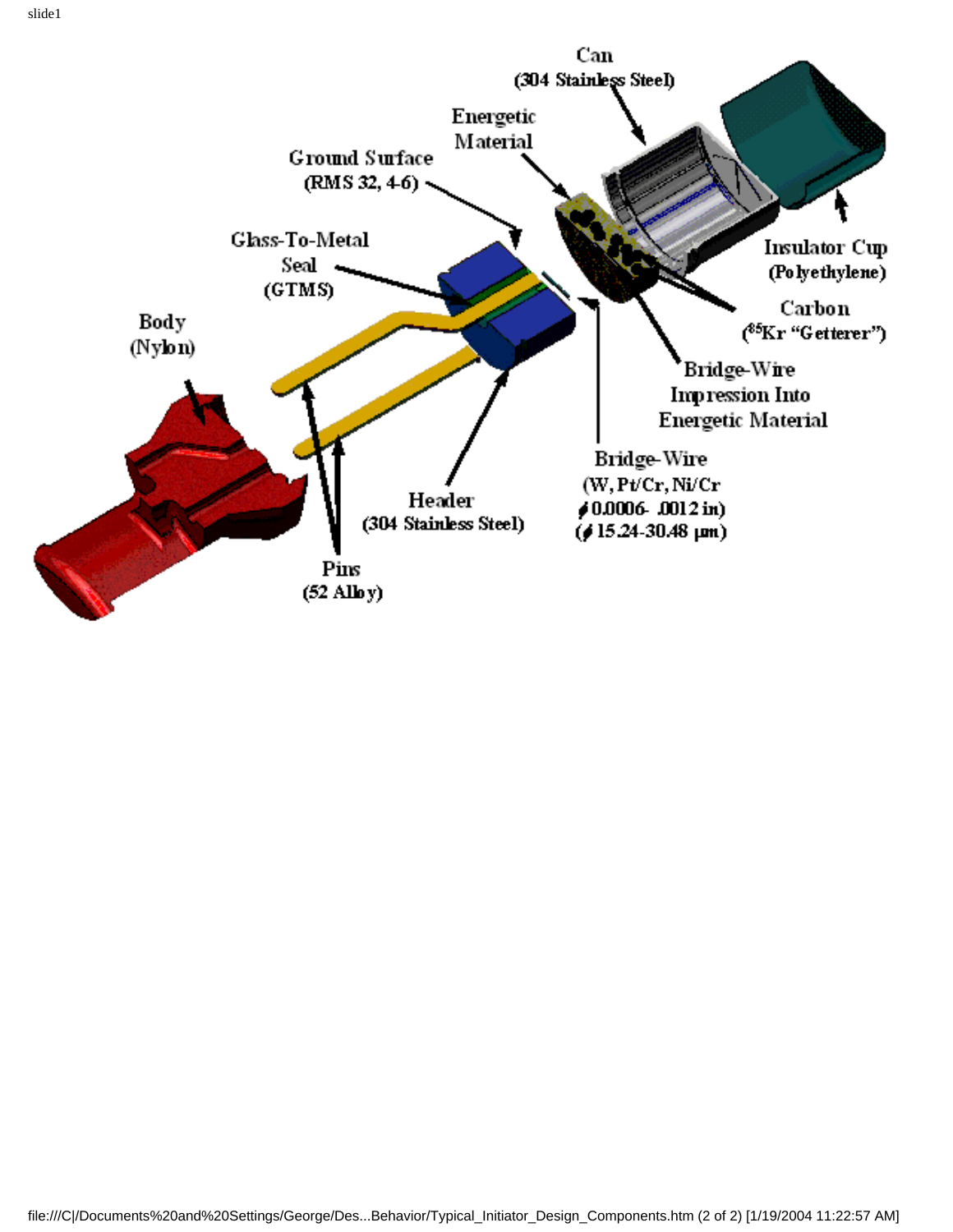# **Problems In Ensuring Hermetic Behavior**

To ensure proper operation, the initiator is designed to protect the bridge-wire from the possibility of a leak of gas from the external atmosphere into this region. Leak rates as low as  $10^{-8}$  atm-cm<sup>3</sup>/s are specified, but the extremely small internal volumes characteristic of this region  $(10^{-3} \text{ cm}^3 \text{ to } 10^{-5} \text{ cm}^3)$ , or less) make accurate leak rate determination extremely difficult. Without additional design precautions, leak detection using typical helium tracer gas technologies is futile. Powdered coconut charcoal is an effective krypton-85 adsorbent (known as a "getterer" material) that, when added to the pyrotechnic materials, is proven to overcome this problem.

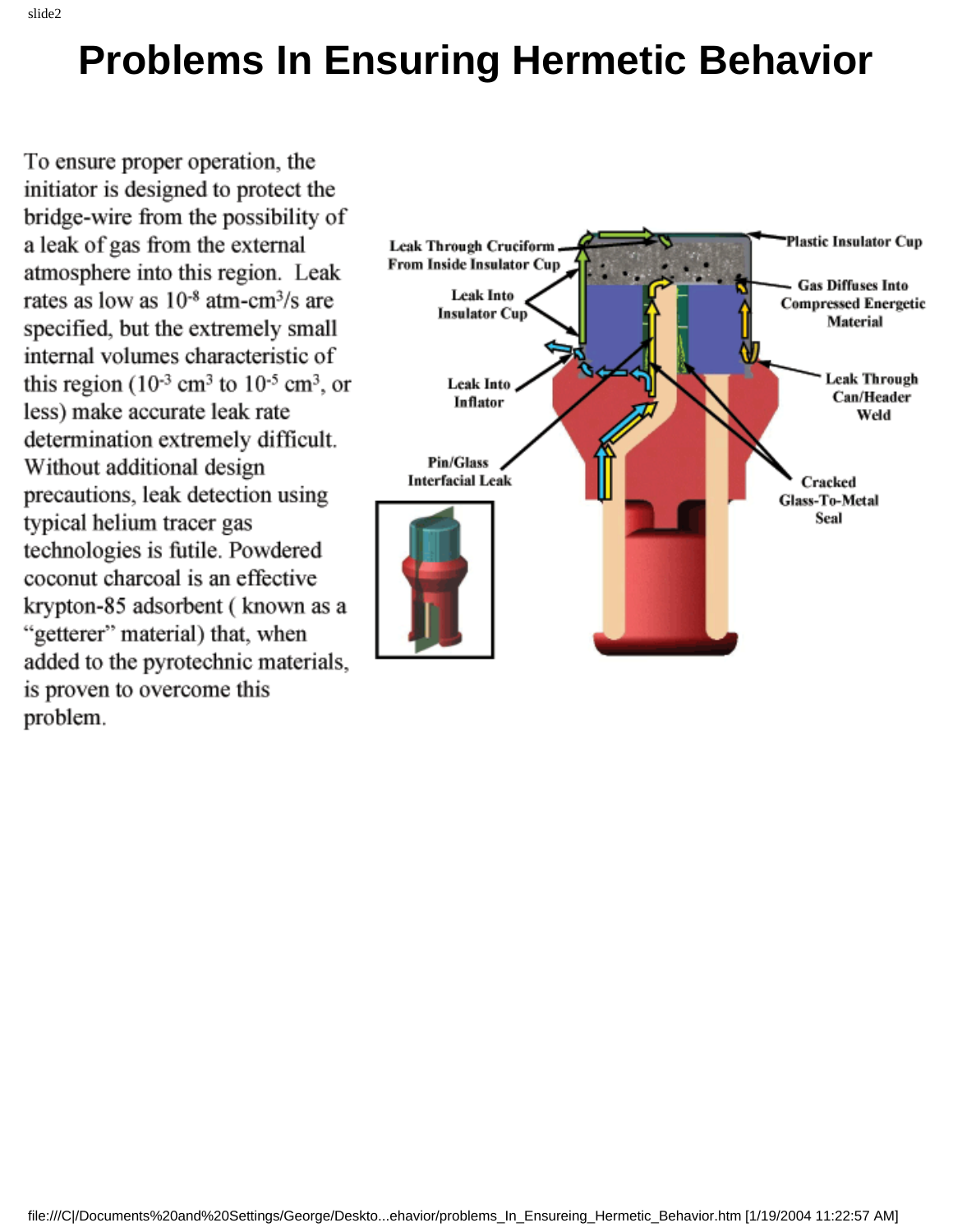### **Initiator Failure Modes Associated With Leaks**

The leak of moist gases into an initiator assembly can lead to deleterious and potentially catastrophic degradation of performance. The most serious failure – one that has been observed in ordnance systems - is corrosion and failure of the bridge-wire. Corrosion may occur due to ingestion of moisture, or it may also arise from moisture inherent to the pyrotechnic or plastic materials. Galvanic corrosion (related to the use of dissimilar metals) is a common finding. The causes of many failures can be linked to specific design features coupled with a general misunderstanding of engineering principles needed to ensure hermetic behavior. These areas are a primary concern of the University of Idaho initiator research program.

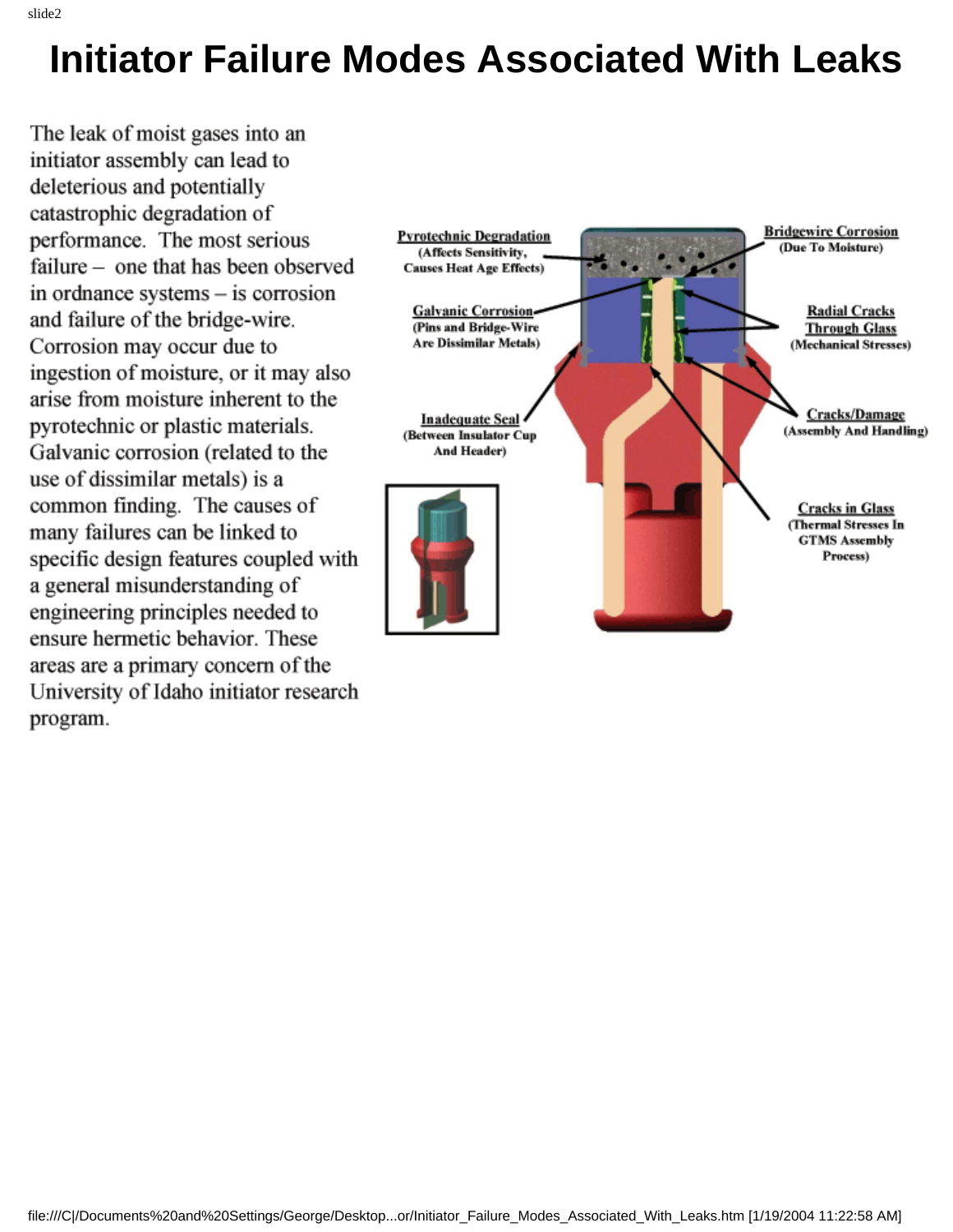# **Commonly Observed Leak Paths**



The integrity of the glass-tometal-seal (GTMS) is of particular concern in initiator design, manufacture, and installation. A number of different failure mechanisms can lead to leaks into the bridge-wire cavity. Commonly observed flaws include radial cracks emanating from the pin through the glass to the header body. These cracks usually do not leak in the header stage of manufacture, but are made to leak when the output can is welded in place and when the part goes through handling, thermal cycling, crimping, and assembly. Large cracks can often be demonstrated through the use of red dye penetrant. This is a common weakness in headers.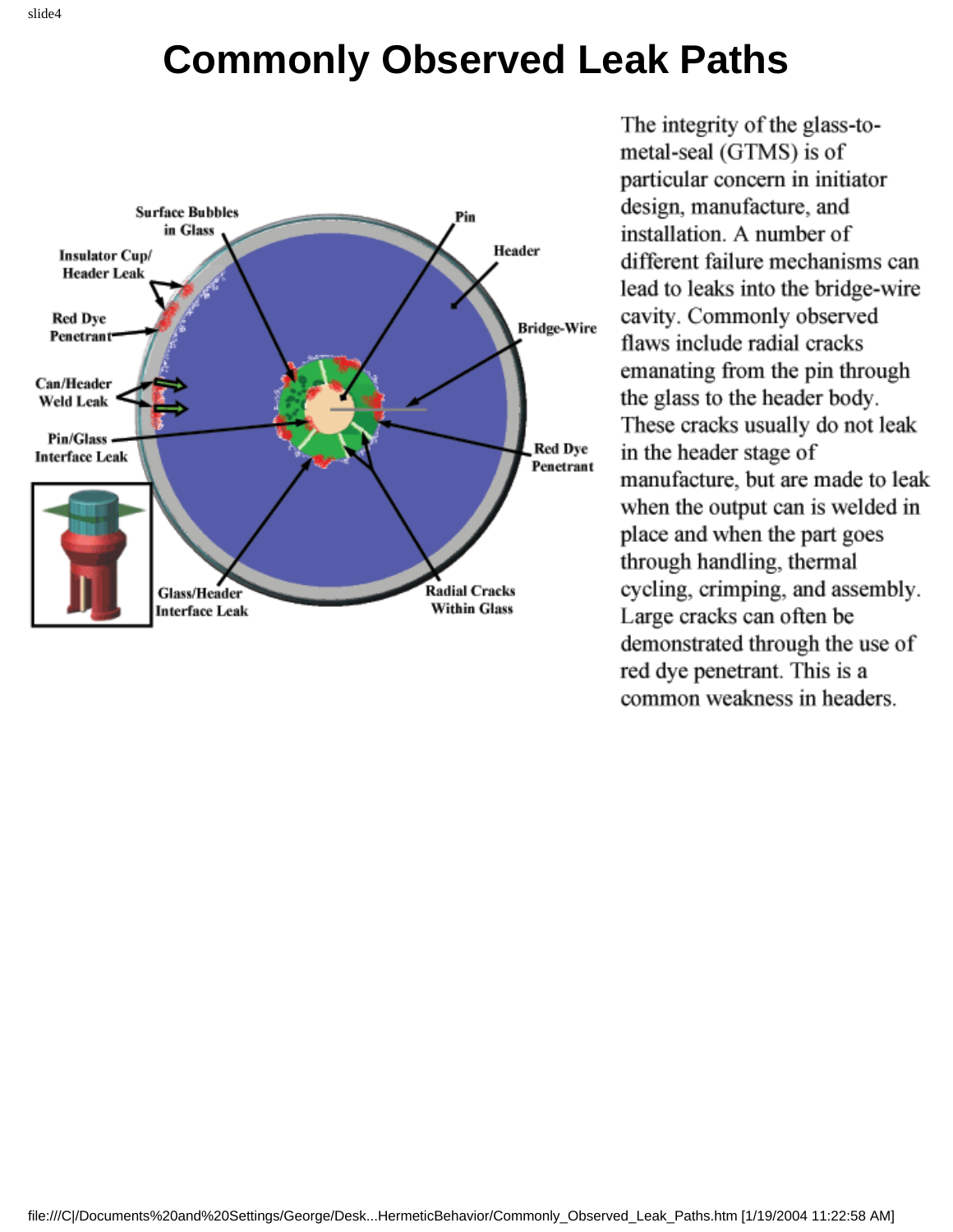# **Hermeticity Failure Mode Analysis: Selected**

#### **Work-in-Progress**



| <b>Gas Escaping Through</b><br><b>Laser Drilled Orifice</b> | <b>Device Geometry Matrix</b> |                       |    |    |    |  |
|-------------------------------------------------------------|-------------------------------|-----------------------|----|----|----|--|
|                                                             | Internal Cavity<br>Volumes    | Orifice Diameter (um) |    |    |    |  |
|                                                             | $1.0 \text{ cm}^3$            | 100                   | 50 | 25 | 10 |  |
|                                                             | $0.1 \text{ cm}^3$            | 100                   | 50 | 25 | 10 |  |
|                                                             | $0.01$ cm <sup>3</sup>        |                       | 50 | 25 | 10 |  |
|                                                             | $0.001$ cm <sup>3</sup>       |                       |    | 25 | 10 |  |
|                                                             | $0.0001$ cm <sup>3</sup>      |                       |    |    |    |  |
| Gamma Rays                                                  |                               |                       |    |    |    |  |

Literature detailing the leak rates from small cavity devices is scarce due to the proprietary nature of the technologies involved and the difficultly of producing devices with well-defined leak path geometries. In this work, a population of speciallydesigned standards has been manufactured and leak rate analysis performed using a Radiflo® leak detection system. In these tests, small cavity devices are first subjected to high pressure <sup>85</sup>Kr/air mixtures. Then the reduction in nuclide content within the devices is continuously monitored using a scintillation crystal detection apparatus. Since the nuclide content is directly related to the mass in each device, experimental results can be compared to accepted flow theories.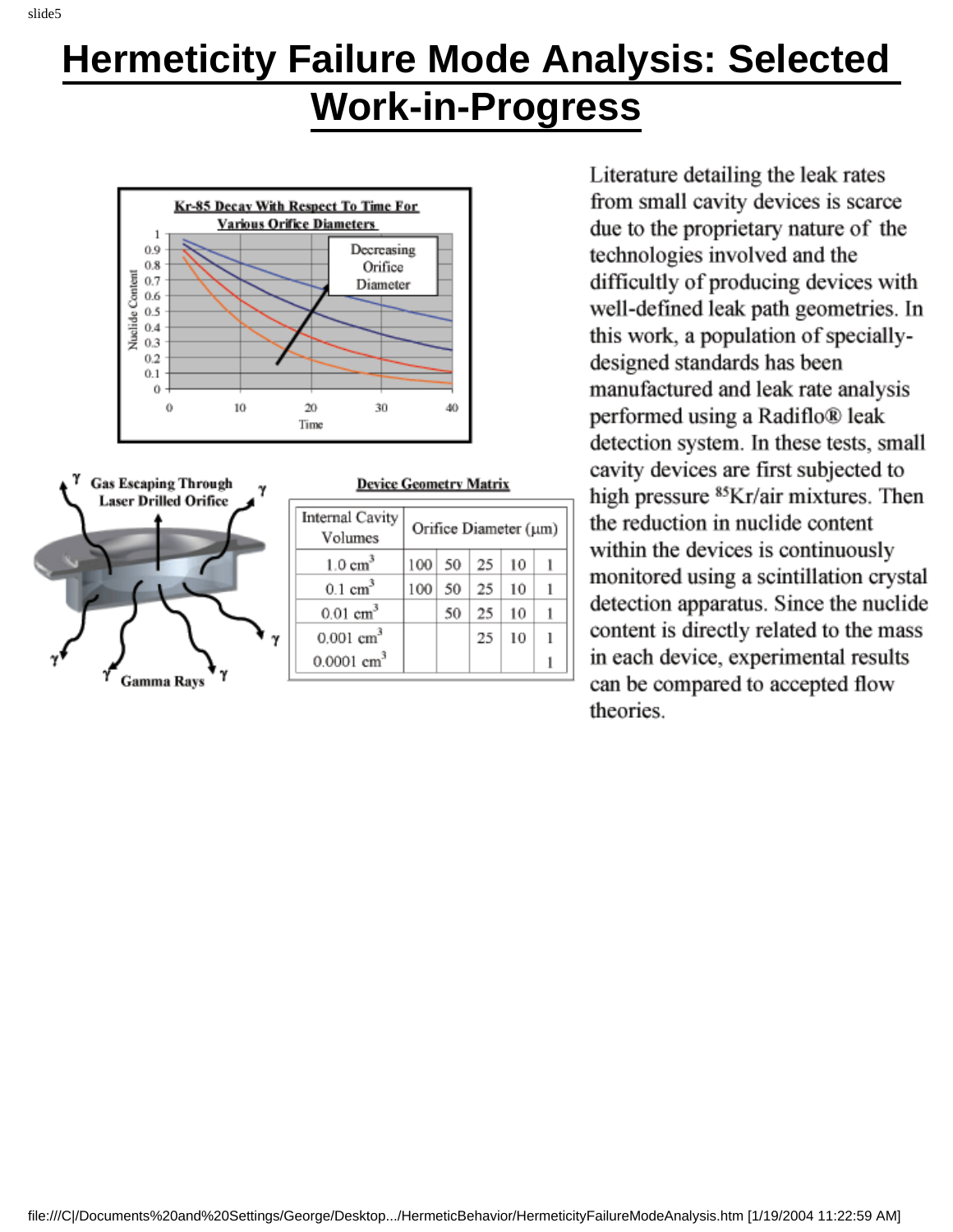# **Ballistic Characterization and Modeling**

Many types of pyrotechnic initiators of different design are currently in use in a multitude of engineering applications. Since initiators feature different types and quantities of pyrotechnic materials, it is important to be able to characterize, predict, and model the ballistic response of the devices in closed vessels and vented enclosures. Therefore, the specific goals of this work include the determination of the apparent energy released during initiator function, and device variability given different conditions of temperature, pressure, and composition of the environment. Proper instrumentation, data sampling rate, signal conditioning and processing are necessary to accurately determine the ballistic characteristics of an initiator. This situation is made more complex when initiators are discharged into reactive gas mixtures or multi-phase fluid mixtures. Once the ballistic response is accurately determined initiator variability can be properly studied. Recent research has shown that the lack of hermetic behavior in initiators and anomalies in ballistic response are often intricately coupled. Careful study and analysis are required to understand the separate effects or pyrotechnic variability and hermetic failure in initiator performance. The goal of this work is to quantify the effects of failures from non-hermetic behavior in terms of the ballistic response of initiators.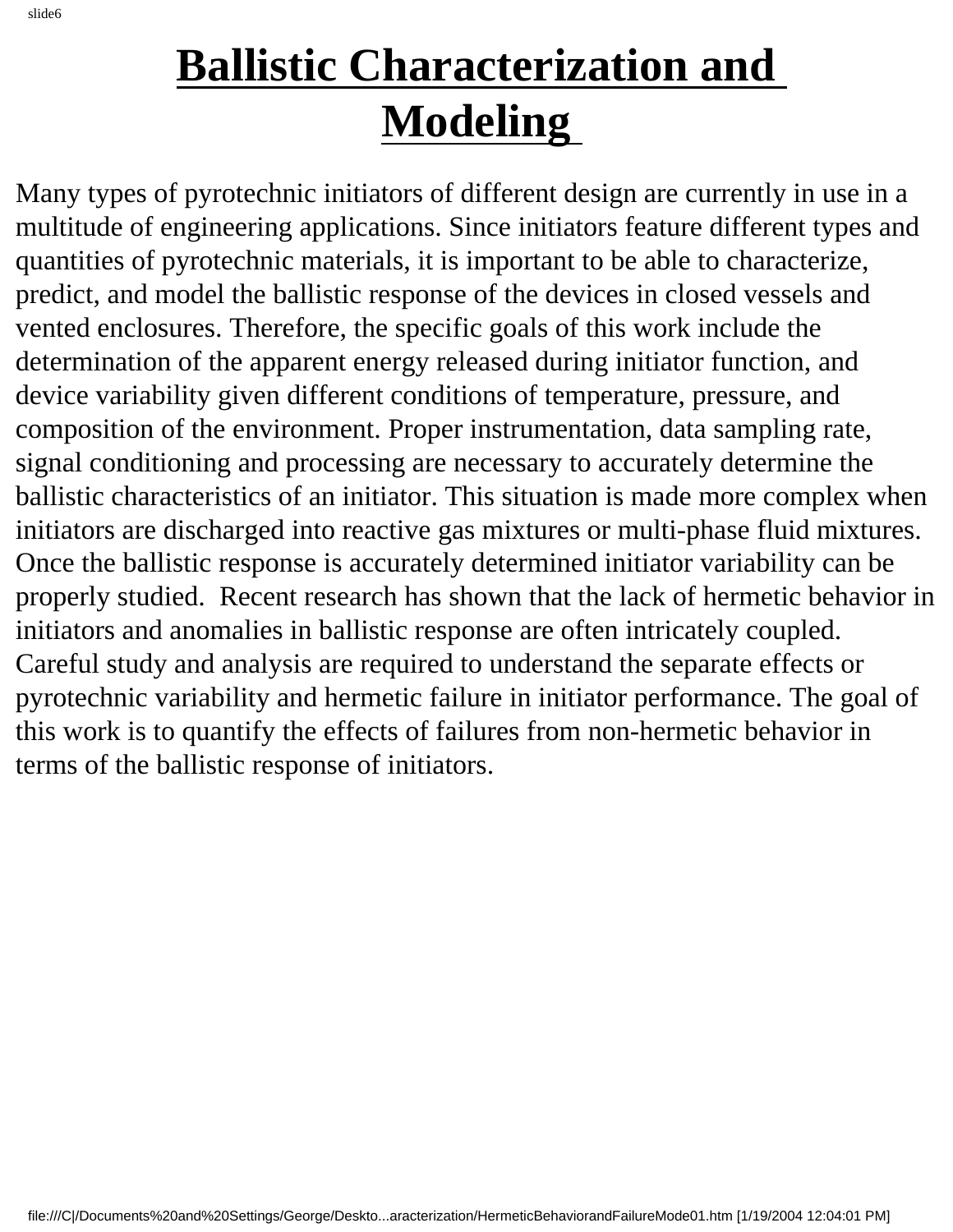### **Ballistic Test Fixture**



The ballistic test fixture is a thread together device intended for multiple uses, rapid assembly, and multiple initiator (pyrotechnic or optical) configurations. It is constructed of 17-4 PH stainless steel and features an internal spherical volume of  $100 \text{ cm}^3$ . To prevent galling, a coarse thread  $(ANSI 3.50-6 UN)$  is used and the threads are fully nitrided to increase surface hardness. The fixture has 100 cc Internal proven insensitive to seizing at routine operating pressures of 241 MPa (35,000 psia) and is capable of withstanding pressures in excess of 689 MPa (100,000 psia). Pressures are monitored using piezo-resistive or piezo-electric transducers, and gases may be withdrawn through a valve for analysis by FTIR/GTMS.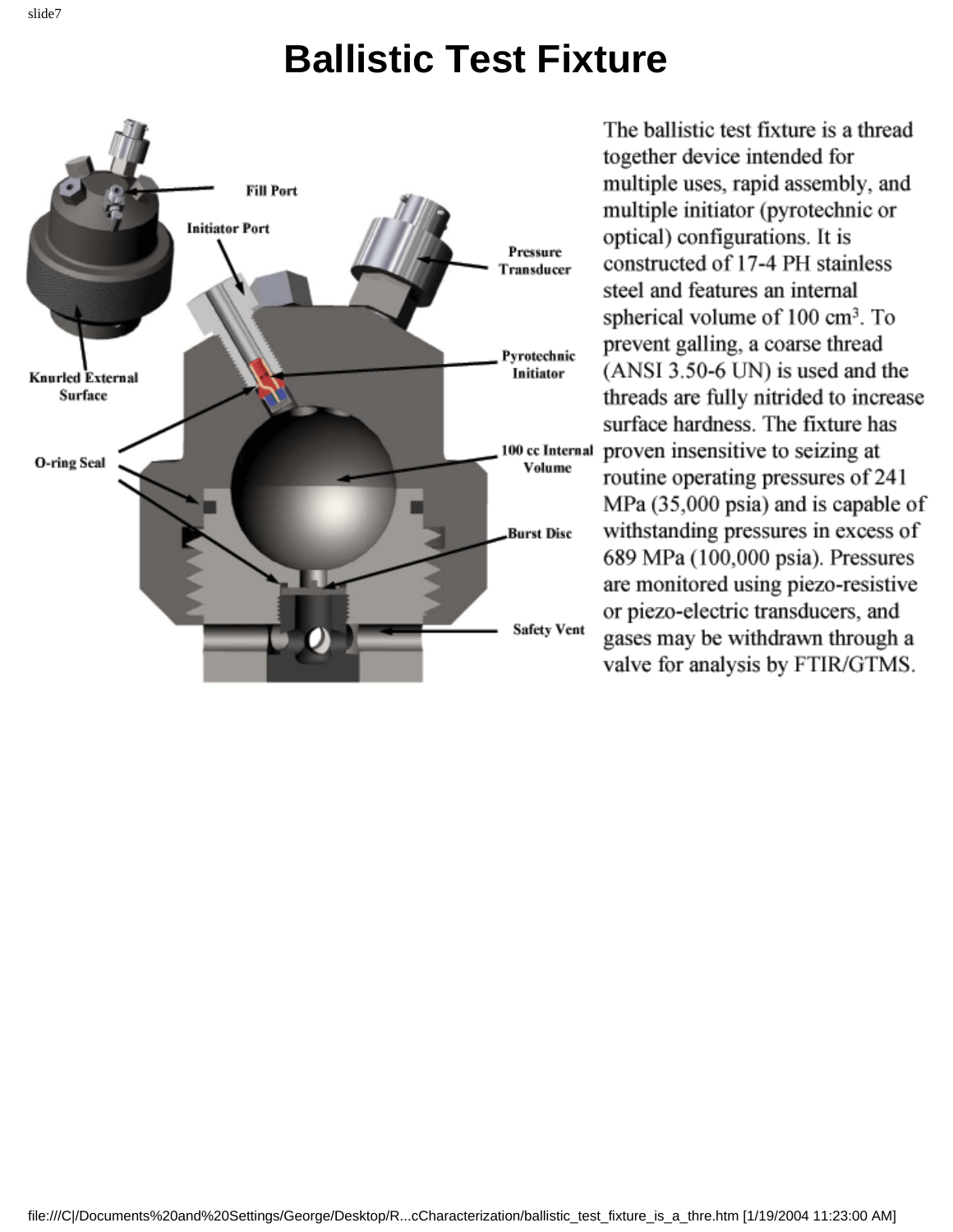#### **Typical THPP Initiator Response In Inert Enviroment**

Ballistic work has focused on two specific pyrotechnic formulations and loads: 275 mg of zirconium potassium perchlorate (ZPP), and 460 mg of titanium hydride potassium perchlorate (THPP). These initiators were chosen because they are widely used in current automotive airbag applications. This figure illustrates the typical unfiltered response of a 460 mg THPP initiator discharged into a pure helium environment. Initiators were fired into pure helium environments and the apparent energy release was then calculated using the measured pressure combined with the well-defined value of the specific heat of the gas. Apparent energy release asymptotically approached a maximum value as pressure was increased.

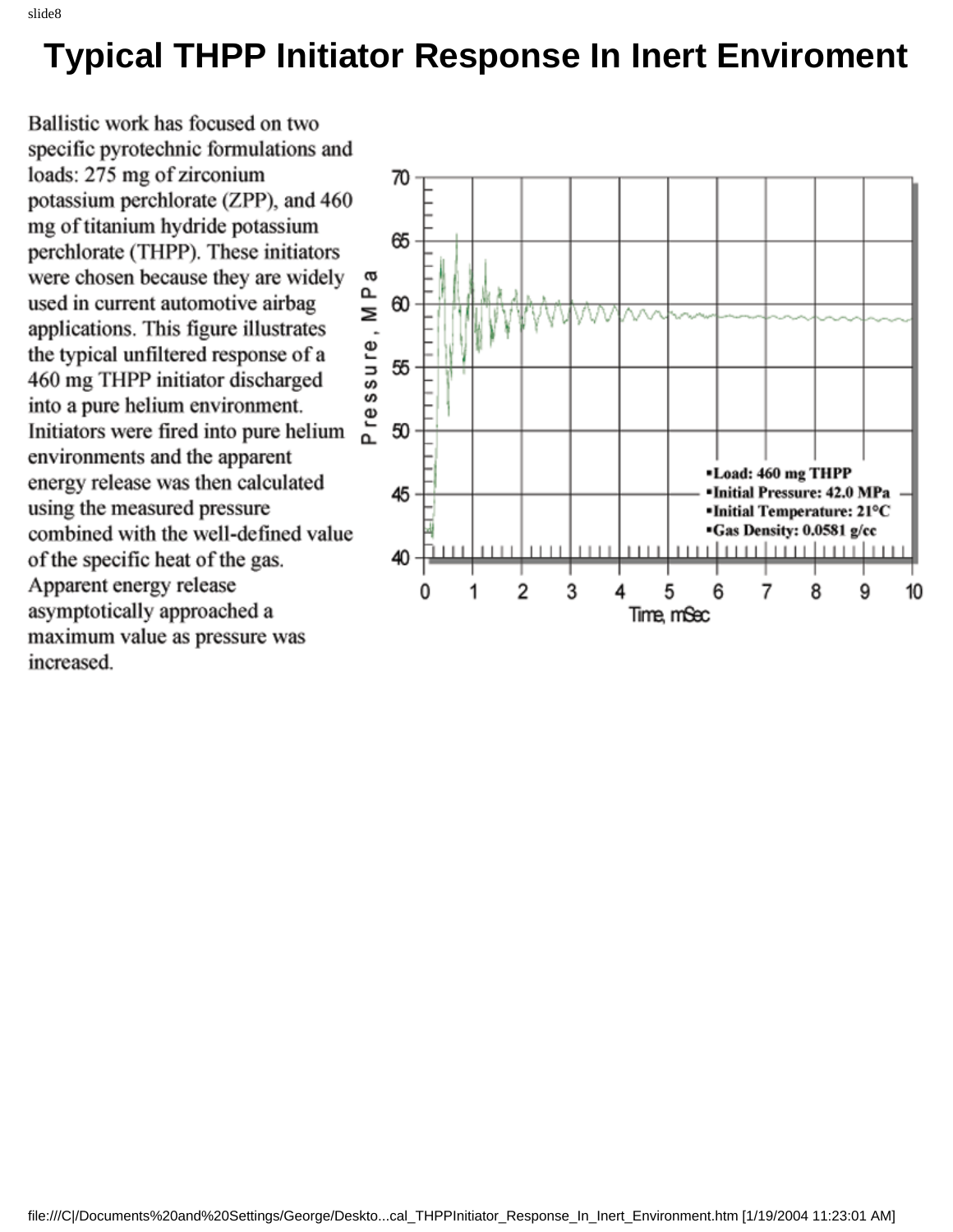#### **Typical Initiator Response In Nitrous Oxide**

### **Bearing Environments**



When pyrotechnic initiators are discharged into  $N<sub>2</sub>O$  bearing gas mixtures, only a fraction " $\varepsilon$ " of the N<sub>2</sub>O will dissociate, as described by the simplified relation

 $N_2O \rightarrow \epsilon N_2 + 1/2 \epsilon O_2 + (1-\epsilon)N_2O$ 

The value of the extent of dissociation "ε" depends on many factors including: the initial N<sub>2</sub>O concentration, the mixture density, the quantity of energy deposited in the mixture, and the initial temperature of the mixture. Because of international shipping regulations, most airbag inflation systems are limited to  $20\%$  N<sub>2</sub>O, and the extent of dissociation is often about 20%. This figure illustrates the extent of  $N_2O$ dissociation for a constant density mixture conditioned at different ambient temperatures.